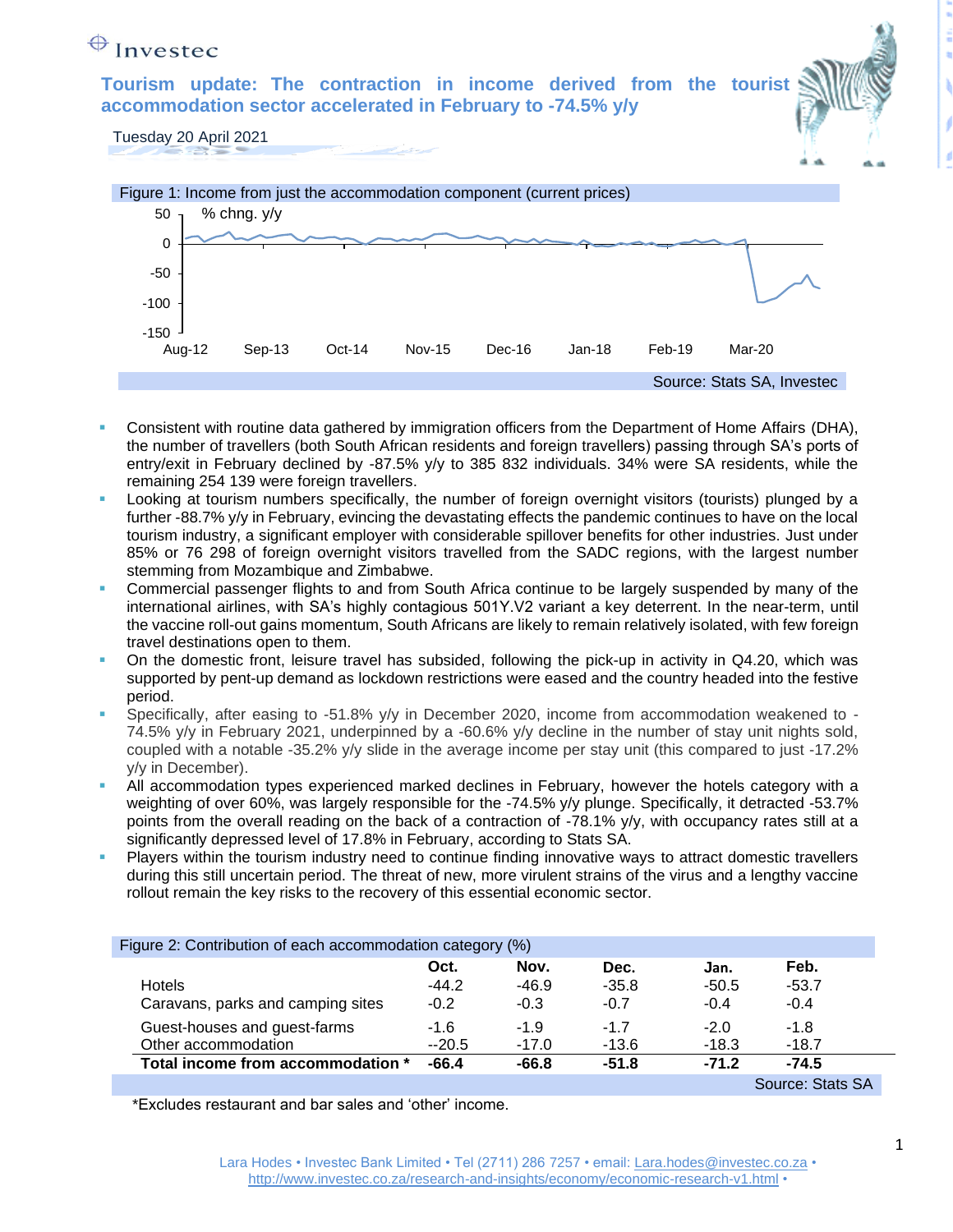## $\bigoplus$  Investec

**Tourism update: The contraction in income derived from the tourist accommodation sector accelerated in February to -74.5% y/y**



Tuesday 20 April 2021

Important Disclaimer – please read

For the purposes of this disclaimer, Investec shall include Investec Bank Limited, its ultimate holding company, a subsidiary (or a subsidiary of a subsidiary) of that entity, a holding company of that entity or any other subsidiary of that holding company, and any affiliated entity of any such entities. "Investec Affiliates" shall mean any directors, officers, representatives, employees, advisers or agents of any part of Investec.

The information and materials presented in this report are provided to you solely for general information and should not be considered as an offer or solicitation of an offer to sell, buy or subscribe to any securities or any derivative instrument or any other rights pertaining thereto.

The information in this report has been compiled from sources believed to be reliable, but neither Investec nor any Investec Affiliates accept liability for any loss arising from the use hereof or makes any representations as to its accuracy and completeness. Any opinions, forecasts or estimates herein constitute a judgement as at the date of this report. There can be no assurance that future results or events will be consistent with any such opinions, forecasts or estimates. Past performance should not be taken as an indication or guarantee of future performance, and no representation or warranty, express or implied is made regarding future performance. The information in this report and the report itself is subject to change without notice. This report as well as any other related documents or information may be incomplete, condensed and/or may not contain all material information concerning the subject of the report; its accuracy cannot be guaranteed. There is no obligation of any kind on Investec or any Investec Affiliates to update this report or any of the information, opinions, forecasts or estimates contained herein.

Investec (or its directors, officers or employees) may, to the extent permitted by law, own or have a position or interest in the financial instruments or services referred to herein, and may add to or dispose of any such position or may make a market or act as a principal in any transaction in such financial instruments. Investec (or its directors, officers or employees) may, to the extent permitted by law, act upon or use the information or opinions presented herein, or research or analysis on which they are based prior to the material being published. Investec may have issued other reports that are inconsistent with, and reach different conclusions from, the information presented in this report. Those reports reflect the different assumptions, views and analytical methods of the analysts who prepared them. The value of any securities or financial instruments mentioned in this report can fall as well as rise. Foreign currency denominated securities and financial instruments are subject to fluctuations in exchange rates that may have a positive or adverse effect on the value, price or income of such securities or financial instruments. Certain transactions, including those involving futures, options and other derivative instruments, can give rise to substantial risk and are not suitable for all investors.

This report does not contain advice, except as defined by the Corporations Act 2001 (Australia). Specifically, it does not take into account the objectives, financial situation or needs of any particular person. Investors should not do anything or forebear to do anything on the basis of this report. Before entering into any arrangement or transaction, investors must consider whether it is appropriate to do so based on their personal objectives, financial situation and needs and seek financial advice where needed.

No representation or warranty, express or implied, is or will be made in relation to, and no responsibility or liability is or will be accepted by Investec or any Investec Affiliates as to, or in relation to, the accuracy, reliability, or completeness of the contents of this report and each entity within Investec (for itself and on behalf of all Investec Affiliates) hereby expressly disclaims any and all responsibility or liability for the accuracy, reliability and completeness of such information or this research report generally.

The securities or financial instruments described herein may not have been registered under the US Securities Act of 1933, and may not be offered or sold in the United States of America or to US persons unless they have been registered under such Act, or except in compliance with an exemption from the registration requirements of such Act. US entities that are interested in trading securities listed in this report should contact a US registered broker dealer.

For readers of this report in South Africa: this report is produced by Investec Bank Limited, an authorised financial services provider and a member of the JSE Limited.

For readers of this report in United Kingdom and Europe: this report is produced by Investec Bank Plc ("IBP") and was prepared by the analyst named in this report. IBP is authorised by the Prudential Regulation Authority and regulated by the Financial Conduct Authority and the Prudential Regulation Authority and is a member of the London Stock Exchange. This report is not intended for retail clients and may only be issued to professional clients and eligible counterparties, and investment professionals as described in S19 of the Financial Services and Markets Act 2000 (Financial Promotions) Order 2005.

For readers of this report in Ireland: this report is produced by Investec Bank plc (Irish Branch) and was prepared by the analyst named in this report. Investec Bank plc (Irish Branch) is authorised by the Prudential Regulation Authority in the United Kingdom and is regulated by the Central Bank of Ireland for conduct of business rules.